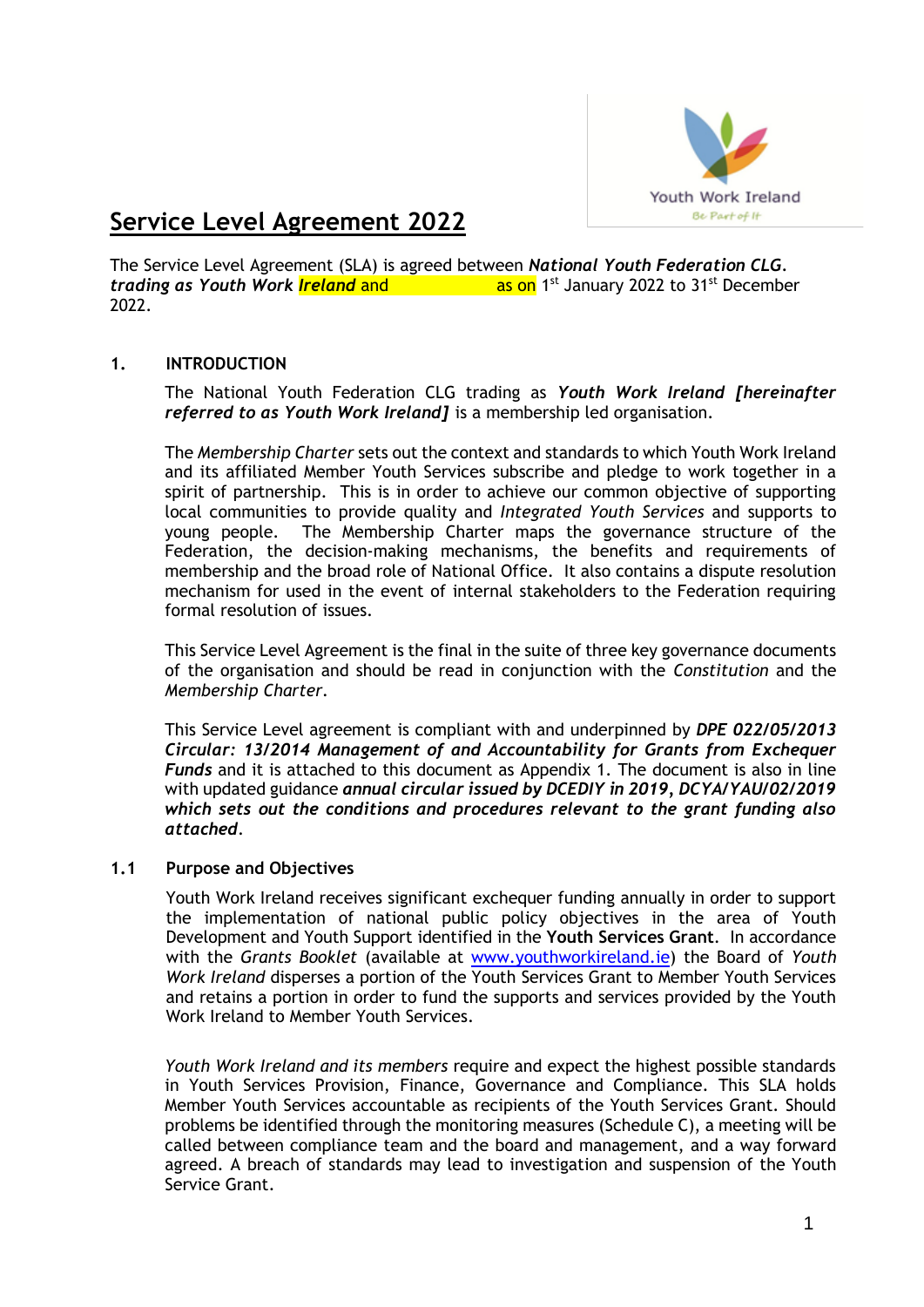The Youth Services Grant received from the Department of Children, Equality, Disability, Integration & Youth will be paid by *Youth Work Ireland* to the Member Youth Services in quarterly instalments. Member Youth Services are eligible for payment from Youth Work Ireland upon signing of this SLA and continued satisfactory compliance with the provisions herein.

#### **1.2 Parties to the agreement**

This Agreement is made between *Youth Work Ireland* of 20 Lower Dominick Street, Dublin 1, and (hereinafter referred to as "the Member Youth Service" of

#### **1.3 Commencement Date**

This Agreement will commence on January  $1^{st}$ , 2022. A signed hardcopy SLA is to be returned to National Office by the **28th of December 2021.**

#### **1.4 Duration of Agreement**

This Agreement is for ONE year and is subject to review and renewal annually.

\_\_\_\_\_\_\_\_\_\_\_\_\_\_\_\_\_\_\_\_\_\_\_\_\_\_\_\_\_\_\_\_\_\_\_\_\_\_\_\_\_\_\_\_\_\_\_\_\_\_\_\_\_\_\_\_.

#### **1.5 Definitions**

- *"Affiliate"* means a full member or associate member organisation, sister organisation who has signed up to the Youth Work Ireland Membership Charter and who has paid the yearly membership fee set by the Board of Directors in accordance with the Constitution.
- *"Benchmarks, targets and metrics"* means the agreed criteria against which performance under this Agreement is to be measured.
- *"Change control procedures"* means the agreed process to be followed when changes are required either to this Agreement or to the Services.
- *"Commencement date"* means the date that the Agreement is considered to be effective.
- *Compliance Team"* is a sub team of the Management Team within the National Office. It is composed of the Assistant Chief Executive Officer (who focuses on youth work delivery and practices) and the Head of Finance (who focuses on governance and finance). They are supported by an administrative staff member.
- *"Defective or inadequate performance"* means the delivery of services where the performance levels do not meet an agreed minimum criterion.
- *"Disclosing party"* means the party who has disclosed confidential information to the other party.
- *"Initial period"* means the Agreement period from the commencement date to the first renewal date.
- *"Intellectual property rights"* mean the registered or non-registered ownership of research, data, youth work practice, know-how or copyright.
- *"Link personnel"* means those persons employed by Youth Work Ireland who have a key role in the delivery of the services to the Member Youth Service.
- *"Management Team"* is made up of the CEO, Assistant CEO and Heads of Functions within National Office (Head of Finance, Head of Youth Work Practice, Head of Development, Head of Advocacy and Communication, Head of Voluntary Clubs and National Programmes, Head of Information and Inclusion)
- *"Member Youth Service"* These are Regional Youth Services who fulfil the necessary conditions of membership outlined in the Youth Work Ireland Constitution available at [www.youthworkireland.ie.](http://www.youthworkireland.ie/) They have also subscribed to our Membership Charter.
- *"Mission Critical*" A situation, occurrence, event or disclosure that is of such importance that in the opinion of the Management Team and/or the Board of Youth Work Ireland, it threatens the survival of the Member Youth Services / National Organisation and/or could lead to a situation whereby services to young people are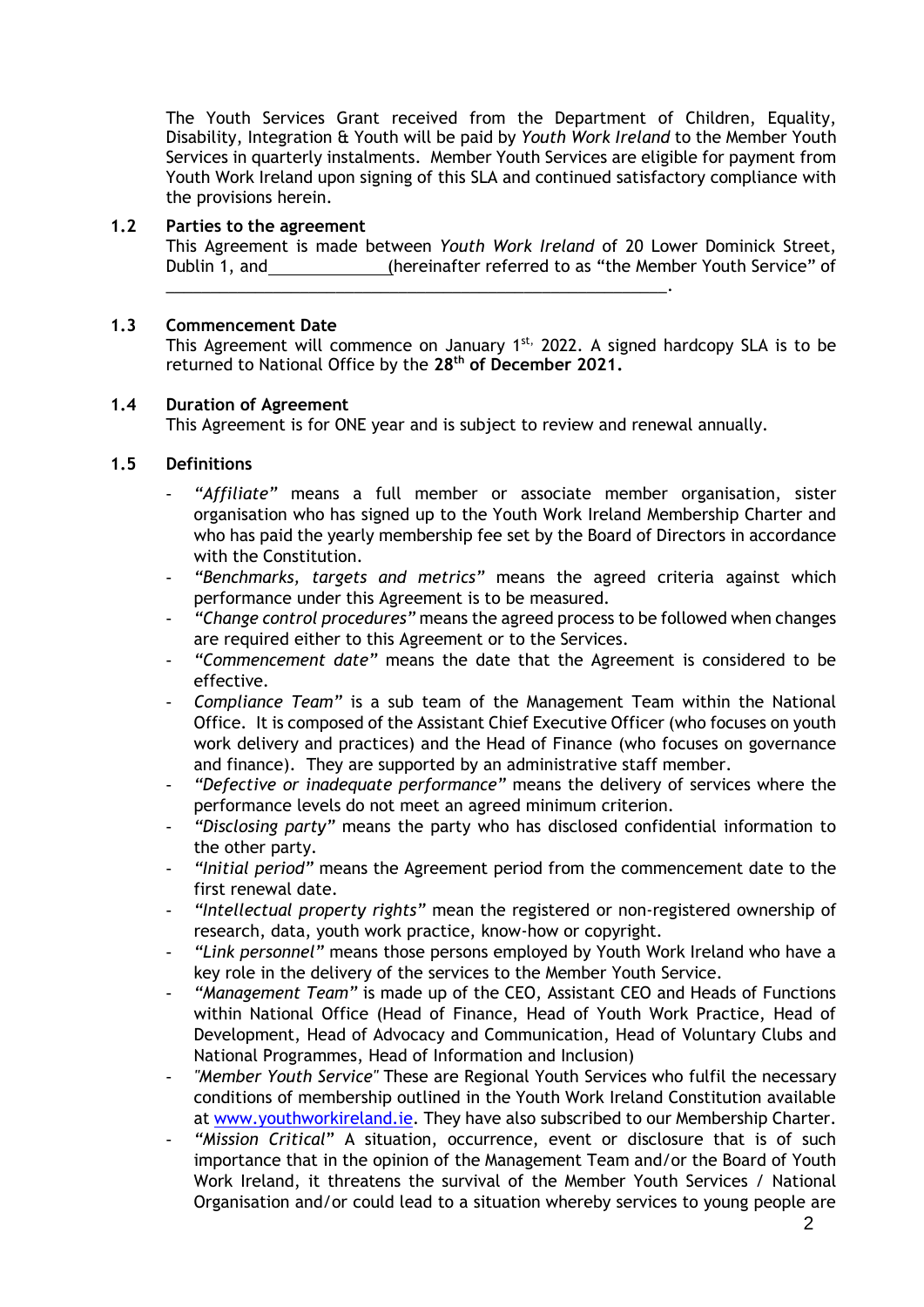not being delivered and /or delivered appropriately. Examples include but are not limited to; breaches of governance, compliance failures, lack of or/ poor service delivery, financial impropriety etc.).

- *"National Office" is Youth Work Ireland which* amongst other duties provides shared services to the Membership, co-ordinates activity, develops and delivers national programmes, develops policy, acts as a national voice, and represents Member Youth Services Nationally and Internationally. The National Office is the Intermediary Body for the Youth Services Grant.
- *"Non-standard services"* means those services, which Member Youth Service are required to meet as a result of finances being transferred from National Office from sources other than the Youth Services Grant. This will not apply to all MYS.
- *"Place of service delivery"* means the address or addresses of the Member Youth Service's or Youth Work Ireland's premises where the Service delivery is deemed to take place.
- 'Pobal' a government body who administers the Youth Services Grant.
- *"Problem escalation"* means the agreed procedure for alerting and notifying increasingly senior members of the Youth Work Ireland's management of the nonresolution of problems. In serious instances of breach or a significant on-going pattern of Breach issues may be escalated to the National Board.
- *"Problem management"* means the agreed procedures for providing support and problem resolution services to the Member Youth Services.
- *"Membership Fee"* means the remuneration or compensation, other than reimbursable expenses, due to the *Youth Work Ireland* for membership of the Federation including the supply of the Services provided by National Office to its Member Youth Services.
- *"Receiving party"* means the party who has received confidential information from the other party.
- *"Service availability"* means the times and periods that the Youth Work Ireland will make the Services available to the Member Youth Service.
- *"Service component"* means a divisible and identifiable part of the overall Services to be delivered.
- *"Service review meetings"* mean regular meetings that are held between representatives of the *Youth Work Ireland* and the Member Youth Service specifically to discuss issues arising from the delivery of the Services including the performance of the service delivery
- *"Local Board Network"* is a network of representatives from Boards of Directors of Member Youth Services and that National Board *of the National Youth Federation trading as Youth Work Ireland.*
- *"Standard services"* mean those Services that the *Youth Work Ireland* delivers to its Member Youth Services without significant customisation.
- *"Support and Service desk services"* mean the specified support services provided by the *Youth Work Ireland* to the Member Youth Service to assist the Member Youth Service's personnel to understand, operate and execute the delivered Services.
- *"Personnel"* is an inclusive term to include, staff, volunteers, placement, trainees and subcontractors.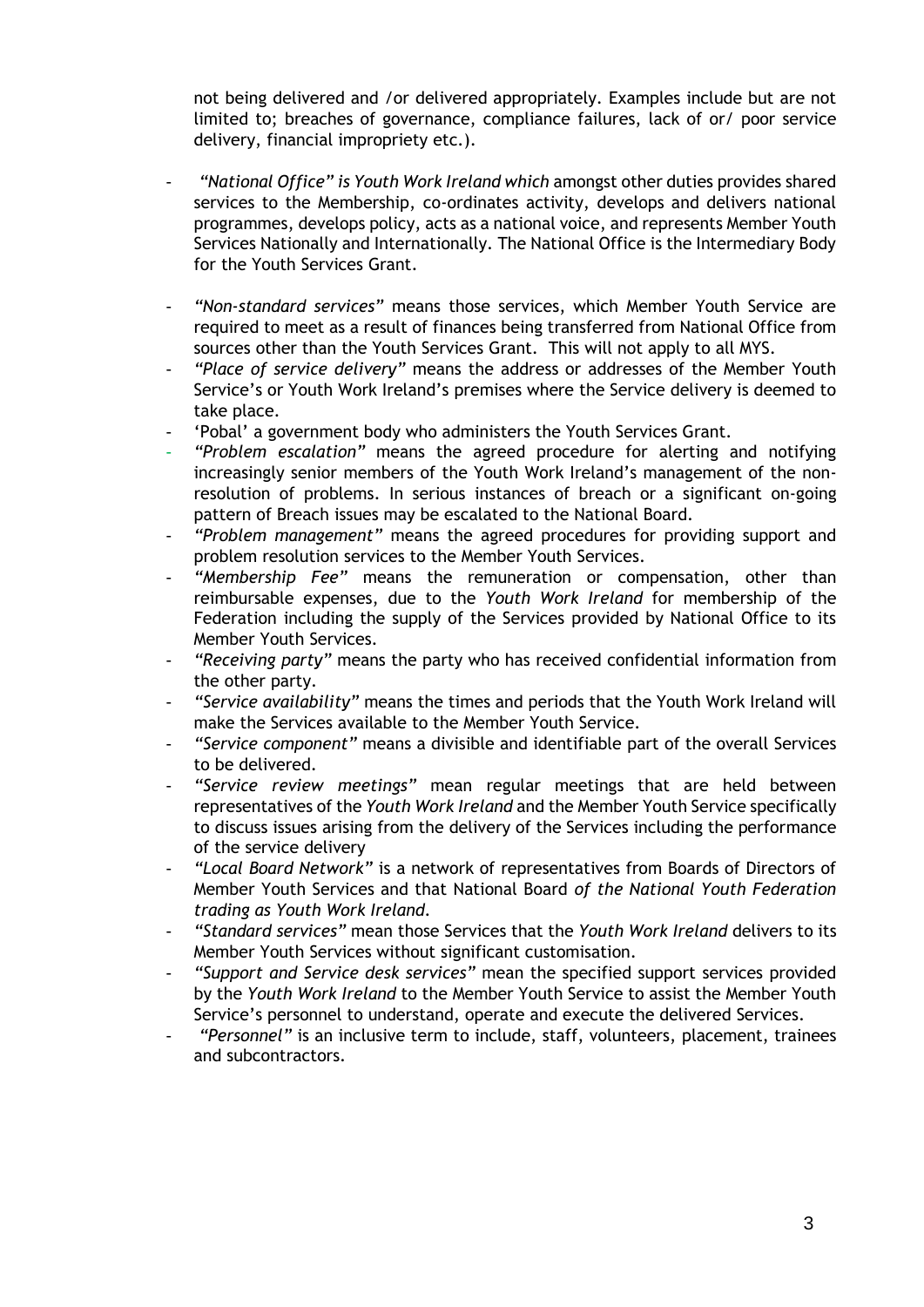### **2. SCOPE OF WORK**

# **2.1 Standard services**

The Standard service to be delivered under this Agreement is the provision of an Integrated Youth Services in the area in which *(insert name of Service)* provides services to young people.

# **2.2 Service Availability**

The availability of services to be delivered under this Agreement are as specified in Schedule A to this Agreement.

#### **2.3 Place of Service delivery**

The location (s) from which services are delivered are also listed in Schedule A to this Agreement.

#### **2.4 Changes to Services**

Either party may propose changes to the scope, nature or time schedule of the Services being performed under this Service Level Agreement. The board of Youth Work Ireland will consider any proposed changes, all changes must be in conformity with the policy objectives of the Youth Services Grant and must be approved by the Department of Children, Equality, Disability, Integration & Youth.

#### **3. PERFORMANCE, TRACKING AND REPORTING**

#### **3.1 Link personnel Changes**

Link personnel are specifically named in Schedule B within this Agreement, but *Youth Work Ireland* will notify the Member Youth Services in advance of changes to any Link personnel that could affect the delivery of the services to the Member Youth Service.

#### **3.2 How each service will be monitored**

The performance of each individual Member Youth Service will be monitored. The methodology to be used is outlined in Schedule C to this Agreement.

#### **3.3 Benchmarks, targets and metrics to be utilised**

The sources of evidence measurement of performance levels are detailed in Schedule C to this Agreement.

#### **3.4 Service Level Reporting**

Member Youth Services submit their applications for Youth Services Grant funding to the Youth Work Ireland in November. An Annual Progress Report is required in the 1<sup>st</sup> Quarter (or date specified by National Office). National Office audits the Progress Reports in the context of the applications previously submitted. A report on these audits will be submitted to the Board of Youth Work Ireland. Member Youth Services Boards' must take responsibility for the veracity and accuracy of all data provided. Data provided will be subject to verification and audit.

If Member Youth Services fail upon request to submit their Annual Progress Report prior to the end of the 1<sup>st</sup> Quarter (or date specified by National Office), that failure will be a priority 3 problem and may result in the temporary or permanent cessation of payments to the Member Youth Services.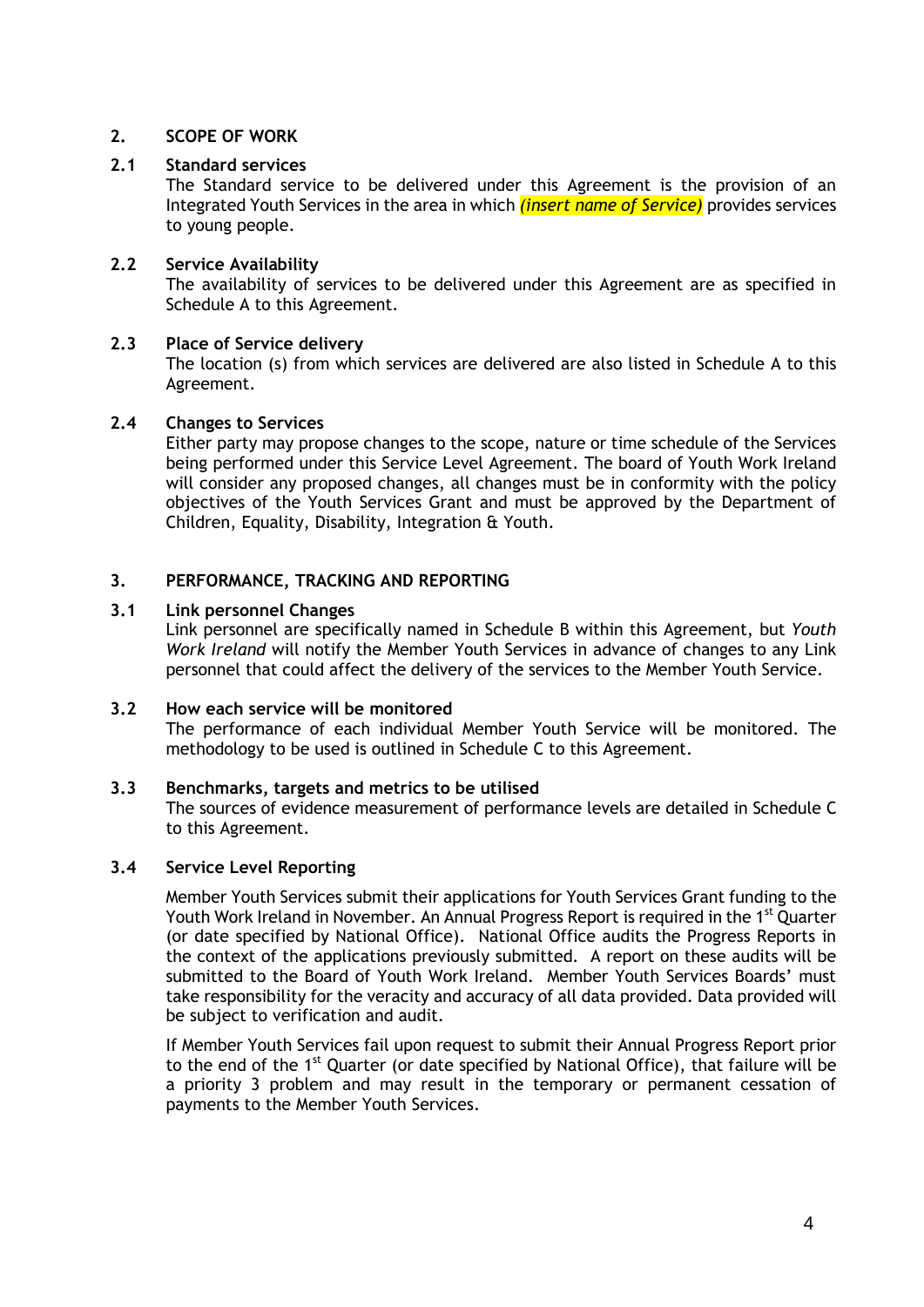# **4. PROBLEM MANAGEMENT**

### **4.1 Support and Service**

*Youth Work Ireland* will provide ongoing assistance to the Member Youth Service to support the services provided. This will include comprehensive service desk facilities from each of the departments / function in National Office and outlined in the *Membership Charter*.

#### **4.2 Problem Definition**

The following standard problem definitions will apply to the performance of Member Youth Services under this Service Level Agreement.

| <b>Priority Problem</b> | <b>Status</b>    | Impact                                      |  |
|-------------------------|------------------|---------------------------------------------|--|
| Priority 1              | Mission critical | Serious service, and/or financial impact    |  |
| Priority 2              | Extremely urgent | Significant service and/or financial impact |  |
| Priority 3              | Urgent           | Medium service and/or financial impact      |  |
| Priority 4              | Medium priority  | Minimal service and/or financial impact     |  |
| Priority 5              | Low Priority     | No service and/or financial impact          |  |

# **4.3 Problem Escalation**

To ensure that the Member Youth Service receives attention on unresolved issues, *Youth Work Ireland* operates a problem escalation procedure. Any staff member or the Link Personnel will inform the Management Team in National Office of problems which have come to their attention, alternatively, the Management Team may identify problems brought to their attention by any party. The Management Team is required to report to the Board on Priority Problems 1 & 2. The Board of Youth Work Ireland is committed to reporting to the Department of Children, Equality, Disability, Integration & Youth on Priority Problems 1 & 2.

## **5. MEMBERSHIP FEE**

## **5.1 Membership Fee**

The Membership Fee is payable on the submission of an invoice by *Youth Work Ireland* and will be in accordance with the Fee Structure Document as agreed at the Youth Work Ireland Board Meeting on 22<sup>nd</sup> September 2018.

## **6. MEMBER YOUTH SERVICES DUTIES AND RESPONSIBILITIES**

#### **6.1 Compliance**

The Member Youth Service undertakes to:

- Implement in full and comply with all their commitments under all Service Level Agreements issued to the Member Youth Service.
- Comply in full, with all relevant and applicable legislation to include but not limited to legislation applicable to, Safeguarding, Health and Safety, Charity Law, Employment Law, Data Protection, Company law and the Charities Regulator Governance Code.
- Comply with the requirements of the Services Level Agreement including the timely provision of Documentary Evidence as outlined in Schedule C, any reviews required and any corrective actions which may be requested from time to time.
- Provide access to the Compliance Team, Management Team, Pobal and /or the Department of Children, Equality, Disability, Integration & Youth to carry out audits,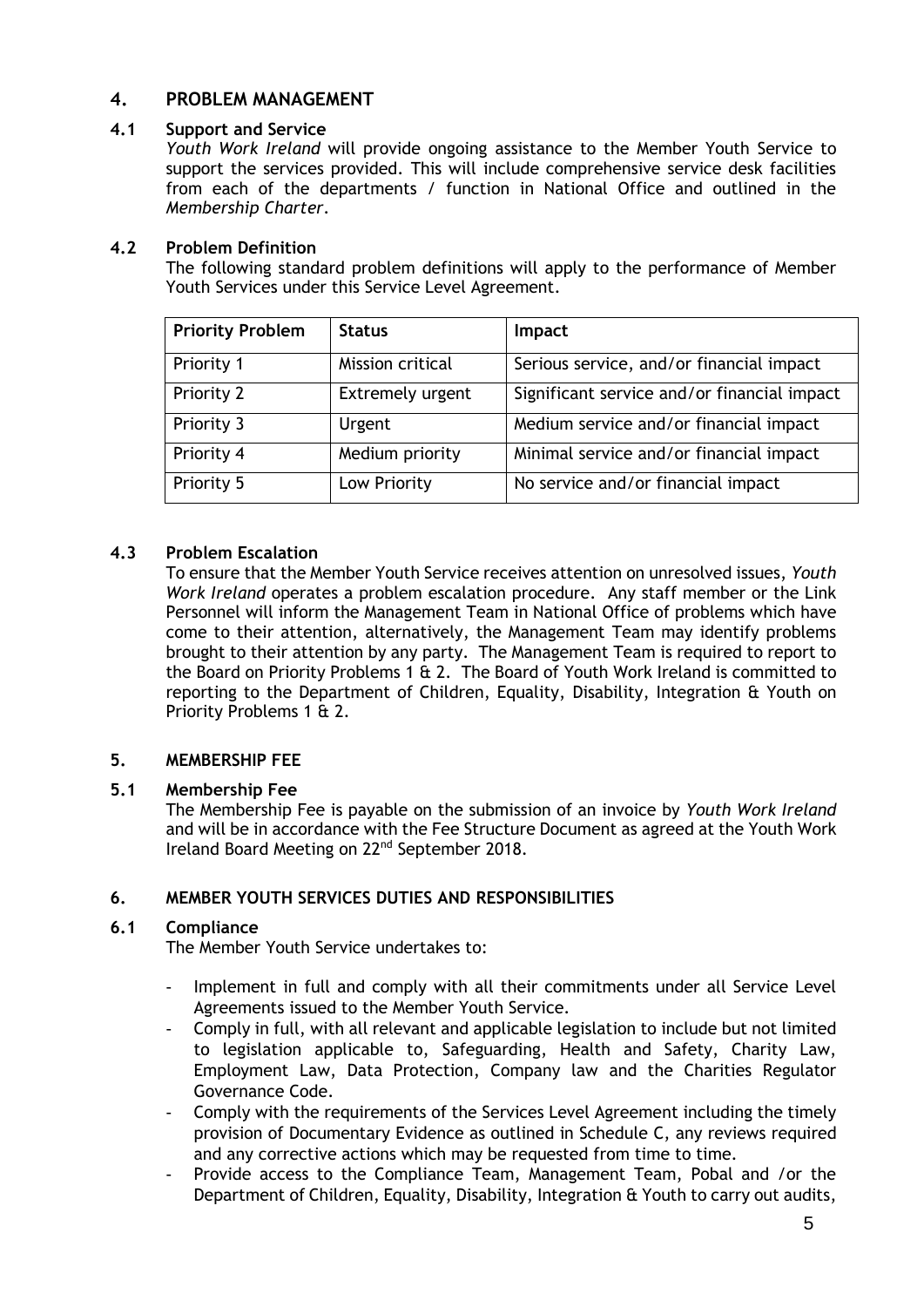documentary checks, compliance checks etc. Ensure that all publications/promotional literature contain the logos of their funders.

- Provide the National Office by the end of Quarter 2 with details of all budgets (to indude expectedoutputs) prepared by them to retain all relevant documents and records in relation to expenditure for inspection by the National Office, Pobal or the Department of Children, Equality, Disability, Integration & Youth or any Body nominated by the DCEDIY for 7 years.
- Comply with public procurement policies

#### **6.2 Approvals and Information**

The Member Youth Service will endeavour to respond promptly to *Youth Work Ireland*  requests to provide the documentary evidence provided for in Schedule C of this SLA. *Youth Work Ireland* may interpret a lack of response from a Member Youth Services as non-engagement which may lead to the commencement of Warranties and Remedies as detailed in Section 7.

#### **7. WARRANTIES AND REMEDIES**

#### **7.1 Remedies for breaches**

In the event of the identification of any problem the National Office may direct steps to be taken by the Member Youth Services to rectify the problem and the timescale by which the problem must be rectified. If the problem is not rectified to the satisfaction of the National Office and/or the Management Team within the advised timescale the problem is categorised as a Priority 1 problem and may result in the immediate temporary or permanent cessation of payments to the Member Youth Service.

Any priority problems 1, 2  $\&$  3 may require more immediate or radical responses up to and including the caseation of payment (partial or full) until the problem has been fully resolved.

Should the Member Youth Services, National Office and/or Management Team be dissatisfied with the steps taken by the National Office and/or Management Team, they may refer the matter to the Board of Youth Work Ireland within 14 days of the completion of the National Office and/or Management Team timescale. The Board of Youth Work Ireland will confirm whether the problem has been resolved by the Member Youth Services. If the Board of Youth Work Ireland are not satisfied that the problem has been resolved by the Member Youth Service, the Board of Youth Work Ireland may direct the complete cessation of payments and the initiation of proceedings for the expulsion of the Member Youth Service under the terms of the Membership Charter.

The Member Youth Service may within 14 days of the decision of Youth Work Ireland seek to have the decision referred to arbitration under the terms of the Membership Charter.

## **7.2 Quality of Service**

*Youth Work Ireland* requires that the Member Youth Service will deliver all of its services in a professional manner consistent with all relevant quality management systems including the National Quality Standards Framework (NQSF). *Youth Work Ireland*  through its personnel is required to deliver its services in a manner consistent with the NQSF and work to its own *Continuous Improvement Plan*. In addition to Member Youth Services participating in the NQSF, the National Office provide a range supports and services to ensure quality youth work provision.

#### **7.3 Force Majeure**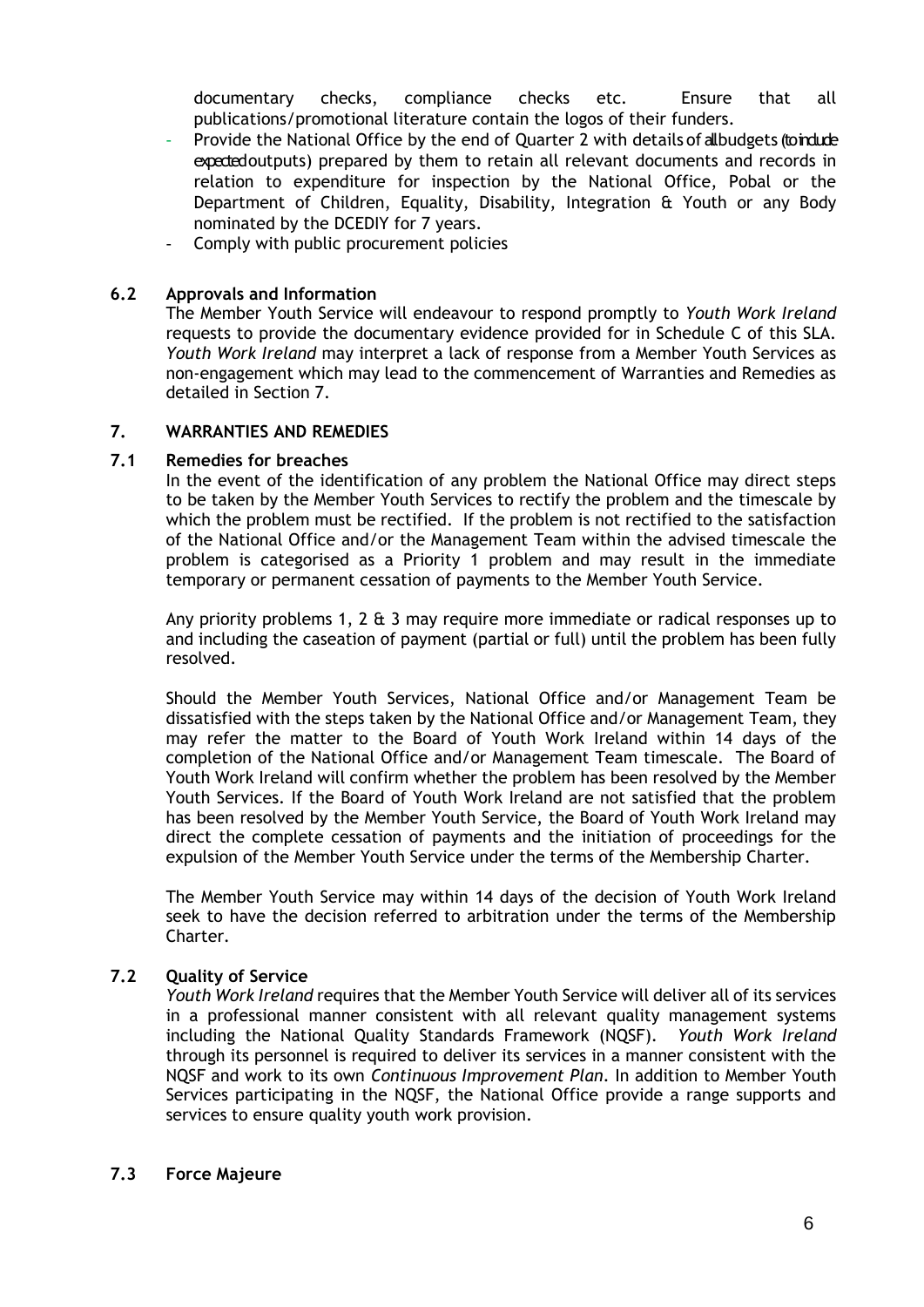Except in respect of payment liabilities, neither party will be liable for any failure or delay in its performance under this Agreement due to reasons beyond its reasonable control, including acts of war, acts of God, earthquake, flood, riot, embargo, sabotage, governmental act or failure of the Internet, provided the delayed party gives the other party prompt notice of the reasons for such cause.

#### **8. SECURITY**

#### **8.1 Information and data security measures**

*Youth Work Ireland* will manage information and data security with reasonable efforts to restrict unauthorised access. Both *Youth Work Ireland National Office* and *Member Youth Services* will ensure that its personnel are fully aware of the risks associated with information and data security issues in compliance with Data Protection Legislation.

#### **9. INTELLECTUAL PROPERTY RIGHTS AND CONFIDENTIAL INFORMATION**

#### **9.1 Intellectual property rights**

Both parties acknowledge the intellectual property rights of the other party whether registered or not.

#### **9.2 Confidentiality**

Both parties agree to keep confidential all information concerning the other party's business or its ideas, products, clients or services that could be considered to be "confidential information". "Confidential information" is any information belonging to or in the possession or control of a party that is of a confidential, proprietary nature and that is furnished or disclosed to the other party. Confidential information will remain the property of the disclosing party and the receiving party will not acquire any rights to that confidential information. There are however exceptions to this rule of confidentiality in cases of safeguarding, whistleblowing, and knowledge of criminal and terrorist activity and either party must disclose any information whether confidential or not as required by law. In certain situations, it may be necessary to make disclosures to statutory bodies such as Gardai, TUSLA, CRA.

#### **10. LEGAL COMPLIANCE & RESOLUTION OF DISPUTES**

#### **10.1** Formal Resolution

In the event of a Priority Problem being deemed resolved by the National Office, Management Team or the Board of Youth Work Ireland, under the procedures set out at 7.1 above, any temporary cessation of payments shall be resumed.

#### **11. GENERAL**

#### **11.1 Notices**

Formal notices required under this SLA are to be sent to the address and persons specified in Schedule B to this Agreement. Notices are to be sent in writing by recorded delivery.

#### **11.2 Standard of care**

Each party will act in good faith in the performance of its respective duties and responsibilities and will not unreasonably delay or withhold the giving of consent or approval required for the other party under this Agreement. Each party will provide an acceptable standard of care in its dealings with the other party and its employees.

#### **11.3 Changes to the Agreement**

All changes to this Agreement must be approved in writing by the Board of Youth Work Ireland.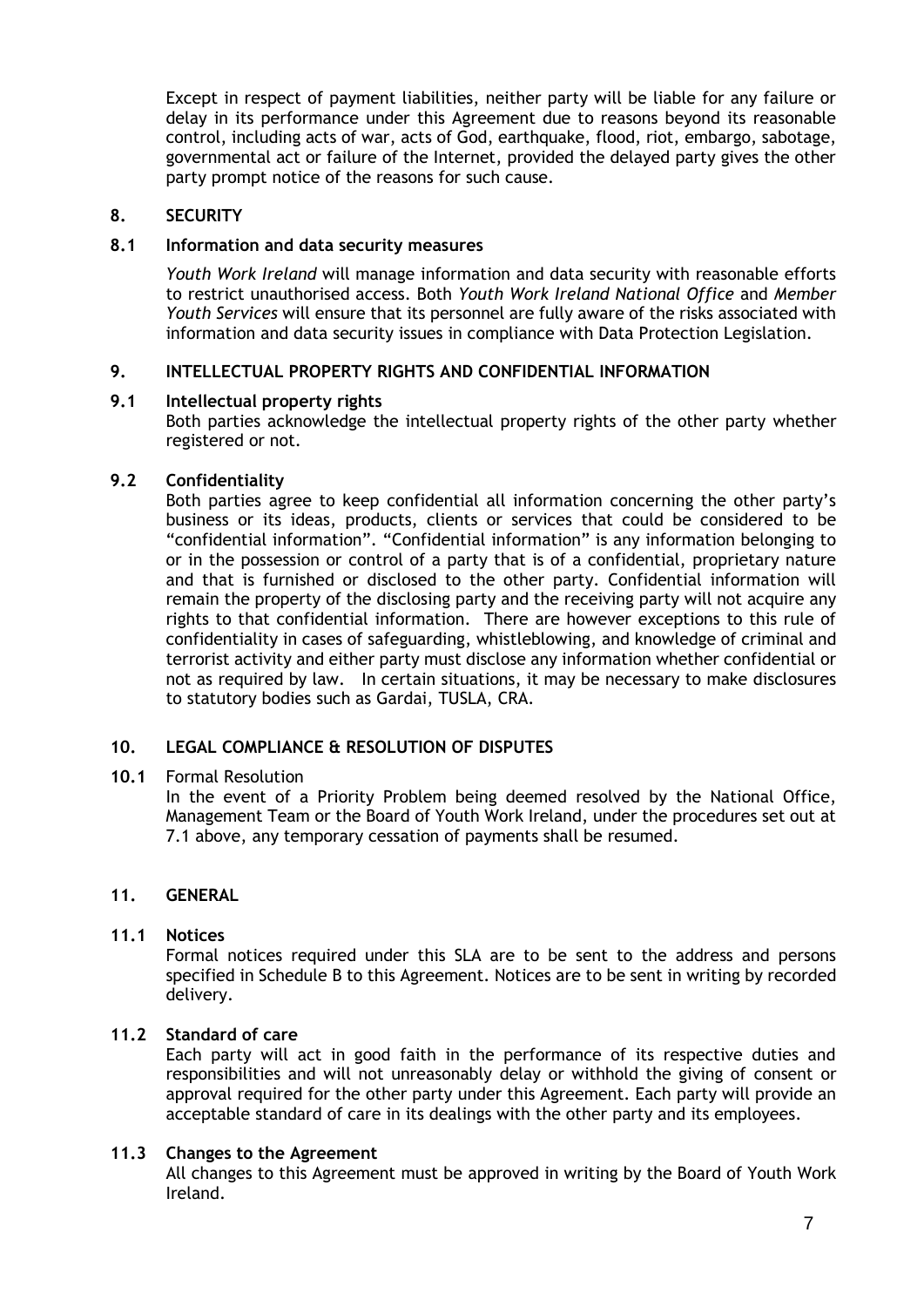### **11.4 Exhibits**

The Schedules referred to in and attached to this document are to be considered an integral part of this Agreement.

#### **SIGNATURES**

The following authorised representatives of each party execute this Agreement at the Commencement Date:

#### **For Youth Work Ireland**

| Signature:             | President / Chairperson of the Board of<br><b>Youth Work Ireland</b> |  |  |
|------------------------|----------------------------------------------------------------------|--|--|
| Name: Catherine Durkin | Date of signing:                                                     |  |  |
| Signature:             | <b>Chief Executive of Youth Work Ireland</b>                         |  |  |
| Name: Patrick J. Burke | Date of signing:                                                     |  |  |

### **For the Member Youth Service**

| Signature: | Chair of the Board of     |
|------------|---------------------------|
| Name:      | Date of Signing:          |
| Signature: | <b>Regional Director:</b> |
| Name:      | Date of Signing:          |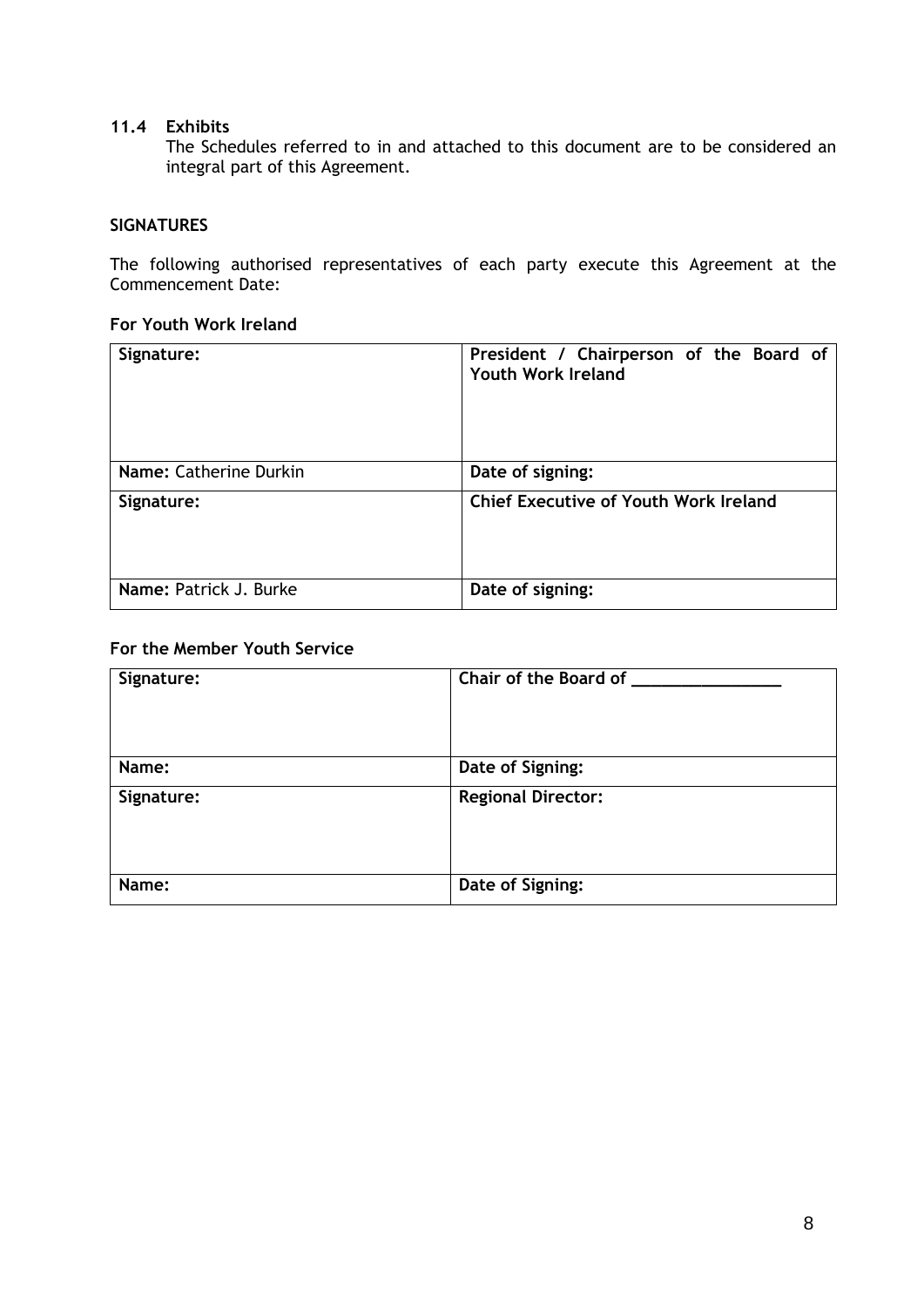# **SCHEDULE A – PLACE OF DELIVERY & SERVICE AVAILABILITY**

Please list locations from which services are offered in your region and the opening hours for each location regardless of funding streams. (Please attach as Appendix 2)

r

| <b>SCHEDULE B - NOTICES</b>                                |                                                                  |                                                                 |  |  |
|------------------------------------------------------------|------------------------------------------------------------------|-----------------------------------------------------------------|--|--|
| Day to day Link Person in<br><b>Member Youth Services:</b> |                                                                  | <b>Contact Details:</b>                                         |  |  |
| <b>Address:</b>                                            |                                                                  | Tel:                                                            |  |  |
|                                                            |                                                                  | Email:                                                          |  |  |
| <b>National Office Link</b><br>Person:                     | <b>Ultan Browne</b>                                              | <b>Contact Details:</b>                                         |  |  |
| <b>Address:</b>                                            | Youth Work Ireland<br>20 Lower Dominick Street<br>Dublin DO1YP97 | Land Line: 01 858 4500<br>Email:<br>ubrowne@youthworkireland.ie |  |  |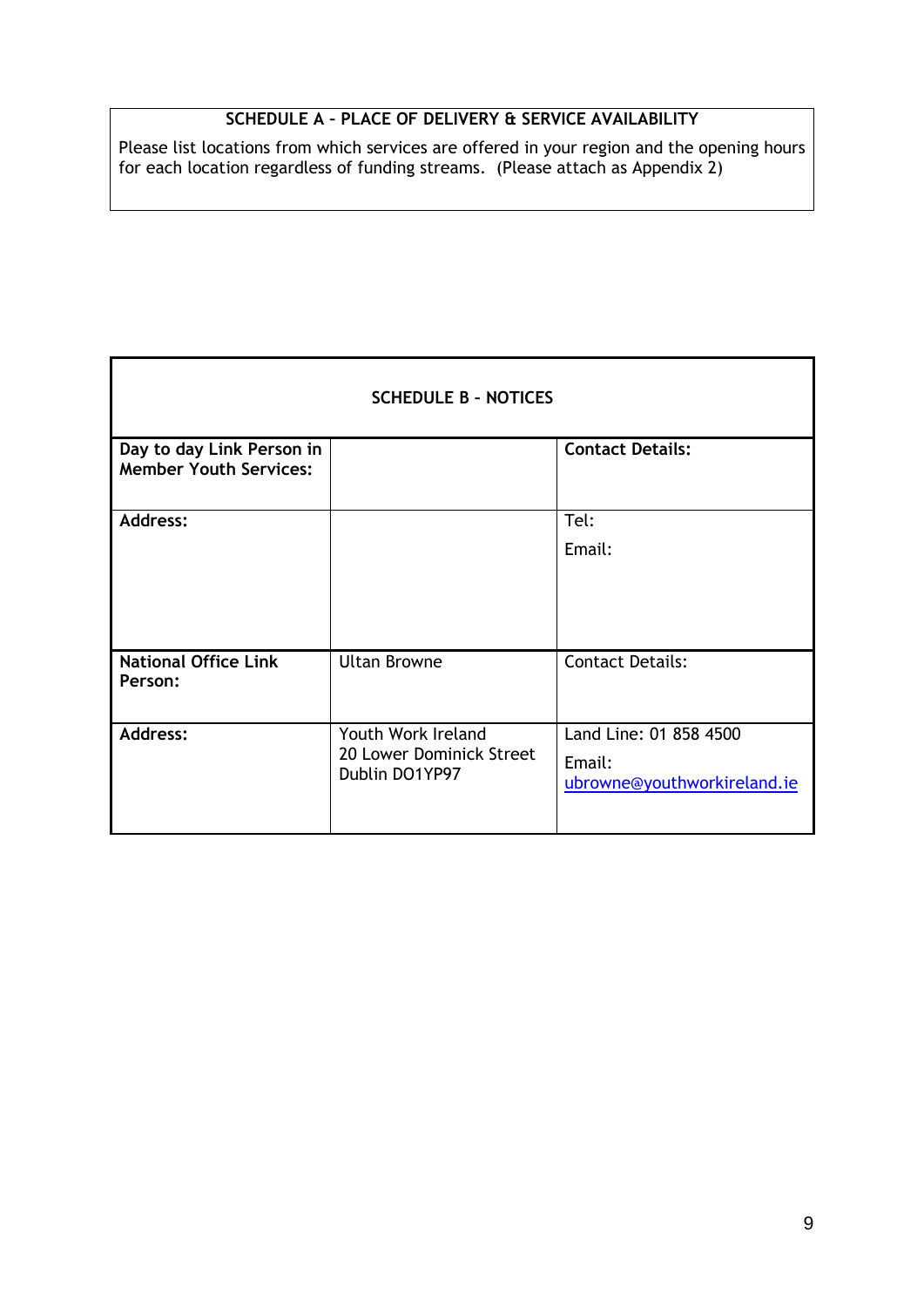# **Schedule C.**

# **Part 1**

# **All of these items must be delivered to the Compliance Team within its deadlines this year 2022.**

- Your audited Financial Statements by  $30<sup>th</sup>$  June 2022
- Your Application for DCEDIY YSGS 2023 to include the YSGS Budget and expected outputs. Deadline is DCEDIY dependent
- Your progress report for DCEDIY YSGS 2021. Deadline is DCEDIY dependent.
- Quarterly Returns to be submitted at the end of each quarter with accompanying documentation validating YSG Expenditure.
- Confirmation of compliance with the Charities Regulator Governance Code.
- Your signed declaration that adequate insurances are in place and that the DCEDIY and Pobal have been indemnified for all YSGS activities. With this signed SLA.
- Your signed declaration that all other funders Conditions and SLAs have been complied with.
- Copies of Statement of Assurances sent to local ETB regarding NQSFVYLG for Youth Clubs. Deadline is May 2022.
- 2022 Child Protection audit by 31<sup>st</sup> March 2022 this form will be sent to you for confirmation and or changes.
- Is your tax clearance up to date.

# **Part 2**

# **These items may be requested by Compliance Team on an audit sample basis.**

# **Governance and working with the Board:**

The following may be checked by the Compliance Team. Therefore, you are requested to keep them in date.

- Your Companies Registration Office records. The Compliance Team team will check have you filed in a timely manner. Your filings should include but not limited to; are all of your Directors correct, that you filed non-abridged accounts, your most current company constitution and its rules.
- Your Charities Regulatory Authority public records. To include but not limited to; your list of trustees, timely filing of your activities report, is your listed turnover and other details on the website correct.
- Is your Lobbying Register entry up to date.
- Is your Governance code entry up to date.
- Complaints and Issues Log.
- Your DCEDIY UBU (former SPY) applications for 2022. Deadline is DCEDIY dependent.
- Your DCEDIY UBU (former SPY) progress reports for 2021. Deadline is DCEDIY dependent.

The following may be requested by National Office. Therefore, you are requested to ensure they are easily accessible by your staff.

- Skills audit and training register for the members of your Board and for your company secretary.
- Make up of any board subgroups including Audit and Governance subgroups.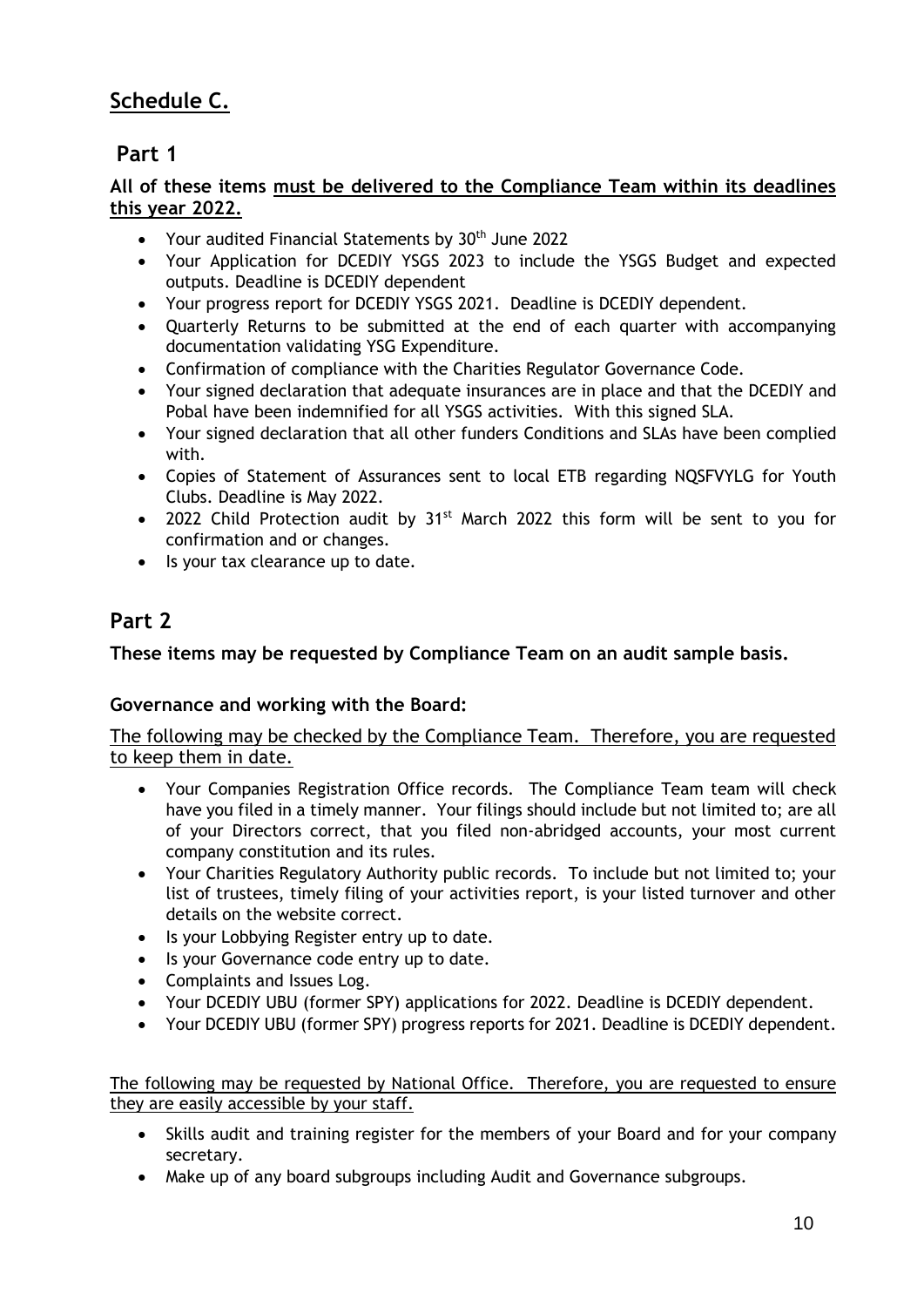- Role descriptions for the Chair, Vice Chair, Treasurer, Company Secretary and other positions on your board.
- A written statement of the division of responsibilities between chair and CEO/RD/Manager.
- Copies of Board Induction packs.
- All Board (and Board Sub-Committee) agendas and minutes for the previous calendar year and the current year to date.
- AGM minutes. Evidence of inviting stakeholders to AGM.
- Evidence of engaging with stakeholders during planning process e.g., consultations in Strategic Planning.
- Evidence of membership of Board rotation.
- The current strategic plan.
- Reporting on the current strategic plan by Management to the Board. This could take the form of a Managers report to the Board, reporting on operation plans at Board level etc.
- Signed Board Budgets.
- Support and Supervision records of the Board of its Regional Director/CEO/Manager.
- Board approved Risk Register for the entire Service.
- Evidence of reviewing governance code requirements on a regular basis.
- Copies of Governance and Finance audits by funders (e.g., ETB's, IYJS) to include their progress to date reports.
- Management accounts including Income and Expenditure, Balance Sheet, Cashflow.
- List of all substantial assets and confirmation that these assets are held in the company name.
- List of all substantial mortgages and details of any assets they are secured upon.
- Organisation Breakdown Structure.
- Copies of Management Letter from Auditor.
- Evidence of tendering for external auditors every five years.
- Details of any conflicts of interest and/or conflicts of loyalty at Board level.
- Evidence the NQSF process is on the Board agenda.
- Evidence of following Public Procurement rules. E.g., Tender documentation, asking for quotes etc.
- Board policies to include:
	- o Conflict of Interest
	- o Conflict of interest register
	- o Board's Risk Register
	- o Finance Policy
	- o Procurement Policy
	- o Human Resources Policy
	- o Safeguarding and Child Protection policies and procedures based on nationally agreed document.
	- o Safeguarding statement display on your website and on your wall.
	- o Data Protection Policy
	- o Volunteer Policy.
	- o Health and Safety Policy
	- o Safety Statement
	- o Equality Policy National Policy available
	- o Complaints Policy
	- o Youth Participation Policy as agreed nationally
	- o Reserves Policy
	- o Any other relevant policy for your youth service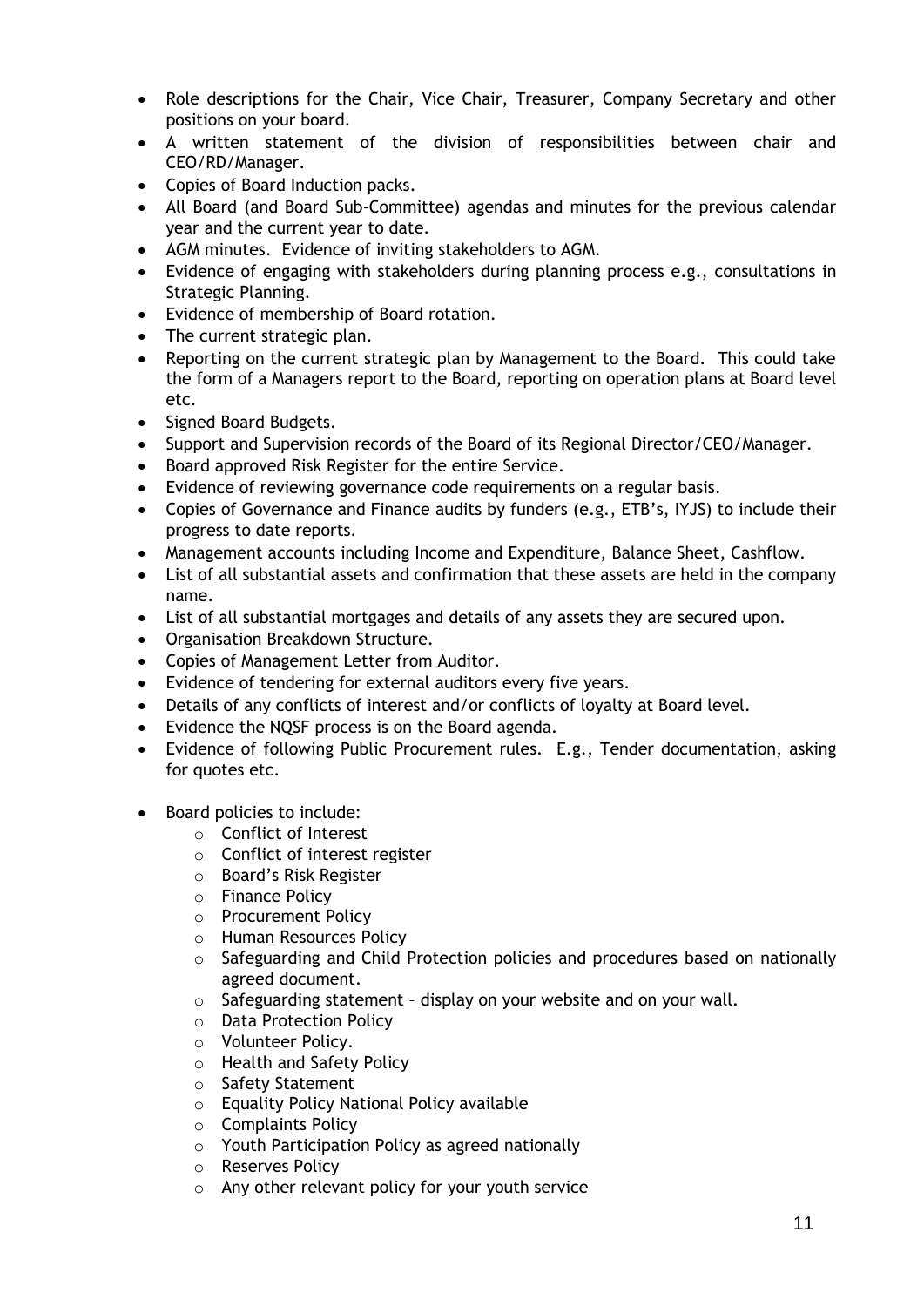# **Management of the Service:**

The following may be requested by National Office. Therefore, you are requested to ensure they are easily accessible by your staff.

Operational Planning:

- The Operational Plan for the entire service. Individual working plans where relevant.
- Staff meeting notes for the last calendar year and the current year to date.

## NQSF:

- The membership of the implementation team for NQSF together with a note of meetings of the implementation team.
- Evidence of your current NQSF report including the CIP and progress reports.

# Safeguarding:

- Evidence that your safeguarding statement is kept in a visible location.
- Risk assessment, policies and procedures and your checklists.

# Clubs work (where mentioned included in the application and progress report for YSGS).

# Clubs:

- Evidence to ensure that members reported for each club is correct.
- Timetables/schedules of visits to youth clubs by the club's support worker.
- Evidence of affiliation process for new and existing clubs. GV checks, safeguarding trainings etc.
- Individual club(s) Safeguarding Statements.
- Supporting documentation showing that all safeguarding and other trainings are kept in date. E.g., Timetables of Children's First training delivered.
- Up to date list of affiliated clubs and of all volunteers.

Human Resources for club workers and other employees paid by YSGS:

- Job Description and Job contract for the Club workers posts paid for by the YSGS funding stream.
- Evidence of Support and Supervision of all staff paid for by YSGS.
- Timesheets for all staff paid for by YSGS.

Youth Services Progress Report documentation:

• Evidence and supporting documentation for work completed and reported in the YSGS progress report to the DCEDIY.